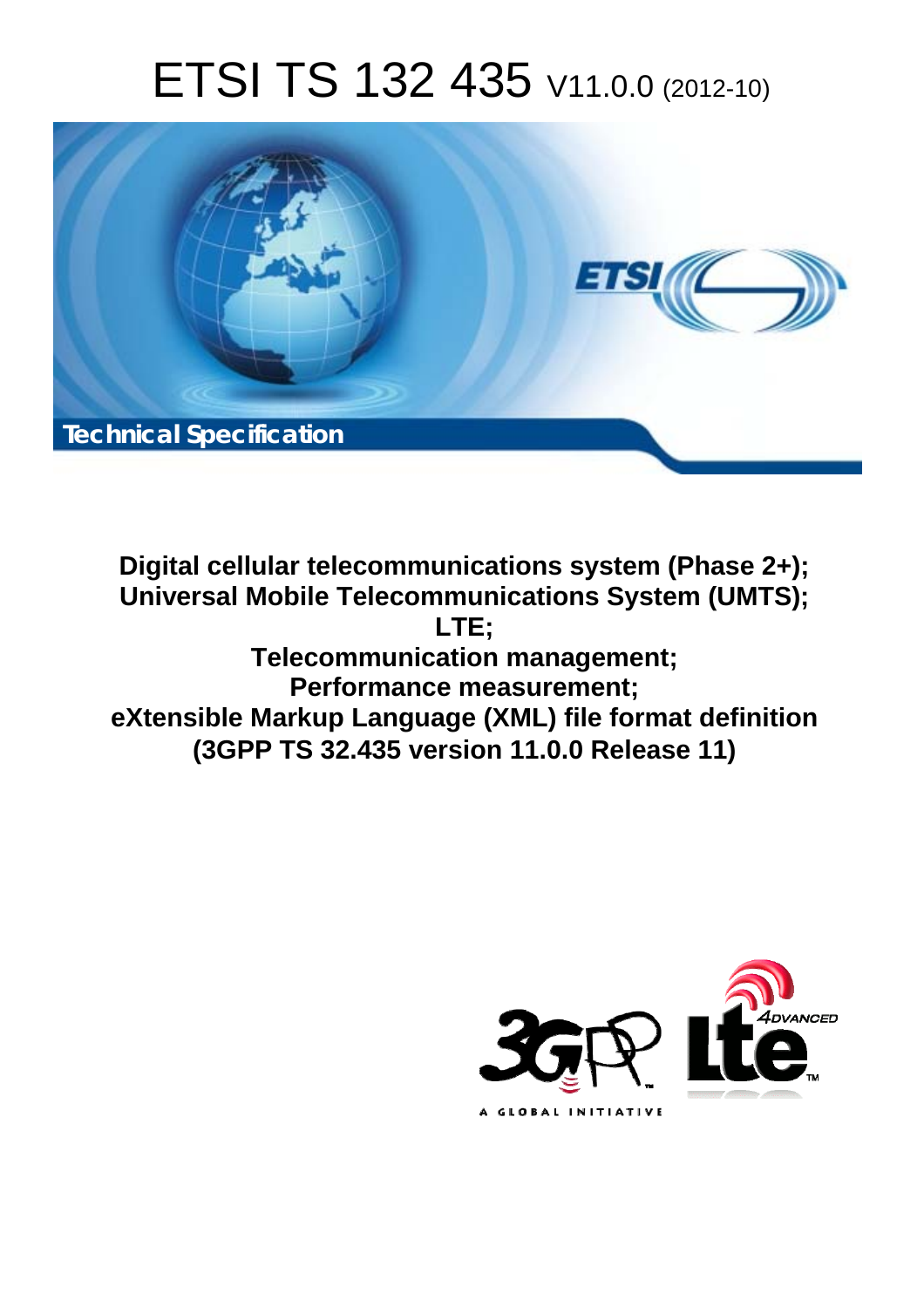Reference RTS/TSGS-0532435vb00

> Keywords GSM,LTE,UMTS

#### *ETSI*

#### 650 Route des Lucioles F-06921 Sophia Antipolis Cedex - FRANCE

Tel.: +33 4 92 94 42 00 Fax: +33 4 93 65 47 16

Siret N° 348 623 562 00017 - NAF 742 C Association à but non lucratif enregistrée à la Sous-Préfecture de Grasse (06) N° 7803/88

#### *Important notice*

Individual copies of the present document can be downloaded from: [http://www.etsi.org](http://www.etsi.org/)

The present document may be made available in more than one electronic version or in print. In any case of existing or perceived difference in contents between such versions, the reference version is the Portable Document Format (PDF). In case of dispute, the reference shall be the printing on ETSI printers of the PDF version kept on a specific network drive within ETSI Secretariat.

Users of the present document should be aware that the document may be subject to revision or change of status. Information on the current status of this and other ETSI documents is available at <http://portal.etsi.org/tb/status/status.asp>

If you find errors in the present document, please send your comment to one of the following services: [http://portal.etsi.org/chaircor/ETSI\\_support.asp](http://portal.etsi.org/chaircor/ETSI_support.asp)

#### *Copyright Notification*

No part may be reproduced except as authorized by written permission. The copyright and the foregoing restriction extend to reproduction in all media.

> © European Telecommunications Standards Institute 2012. All rights reserved.

**DECT**TM, **PLUGTESTS**TM, **UMTS**TM and the ETSI logo are Trade Marks of ETSI registered for the benefit of its Members. **3GPP**TM and **LTE**™ are Trade Marks of ETSI registered for the benefit of its Members and of the 3GPP Organizational Partners.

**GSM**® and the GSM logo are Trade Marks registered and owned by the GSM Association.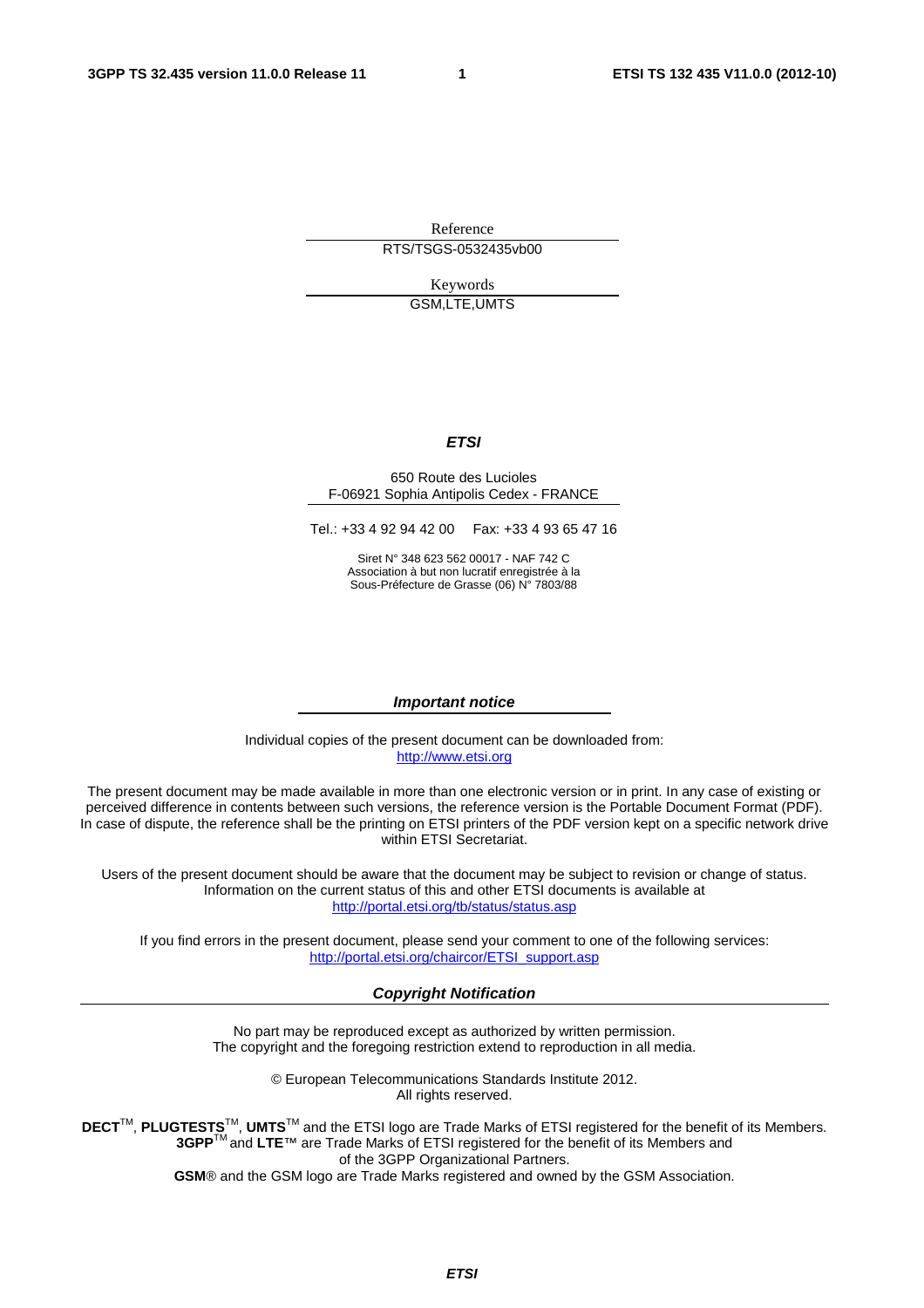### Intellectual Property Rights

IPRs essential or potentially essential to the present document may have been declared to ETSI. The information pertaining to these essential IPRs, if any, is publicly available for **ETSI members and non-members**, and can be found in ETSI SR 000 314: *"Intellectual Property Rights (IPRs); Essential, or potentially Essential, IPRs notified to ETSI in respect of ETSI standards"*, which is available from the ETSI Secretariat. Latest updates are available on the ETSI Web server [\(http://ipr.etsi.org](http://webapp.etsi.org/IPR/home.asp)).

Pursuant to the ETSI IPR Policy, no investigation, including IPR searches, has been carried out by ETSI. No guarantee can be given as to the existence of other IPRs not referenced in ETSI SR 000 314 (or the updates on the ETSI Web server) which are, or may be, or may become, essential to the present document.

#### Foreword

This Technical Specification (TS) has been produced by ETSI 3rd Generation Partnership Project (3GPP).

The present document may refer to technical specifications or reports using their 3GPP identities, UMTS identities or GSM identities. These should be interpreted as being references to the corresponding ETSI deliverables.

The cross reference between GSM, UMTS, 3GPP and ETSI identities can be found under <http://webapp.etsi.org/key/queryform.asp>.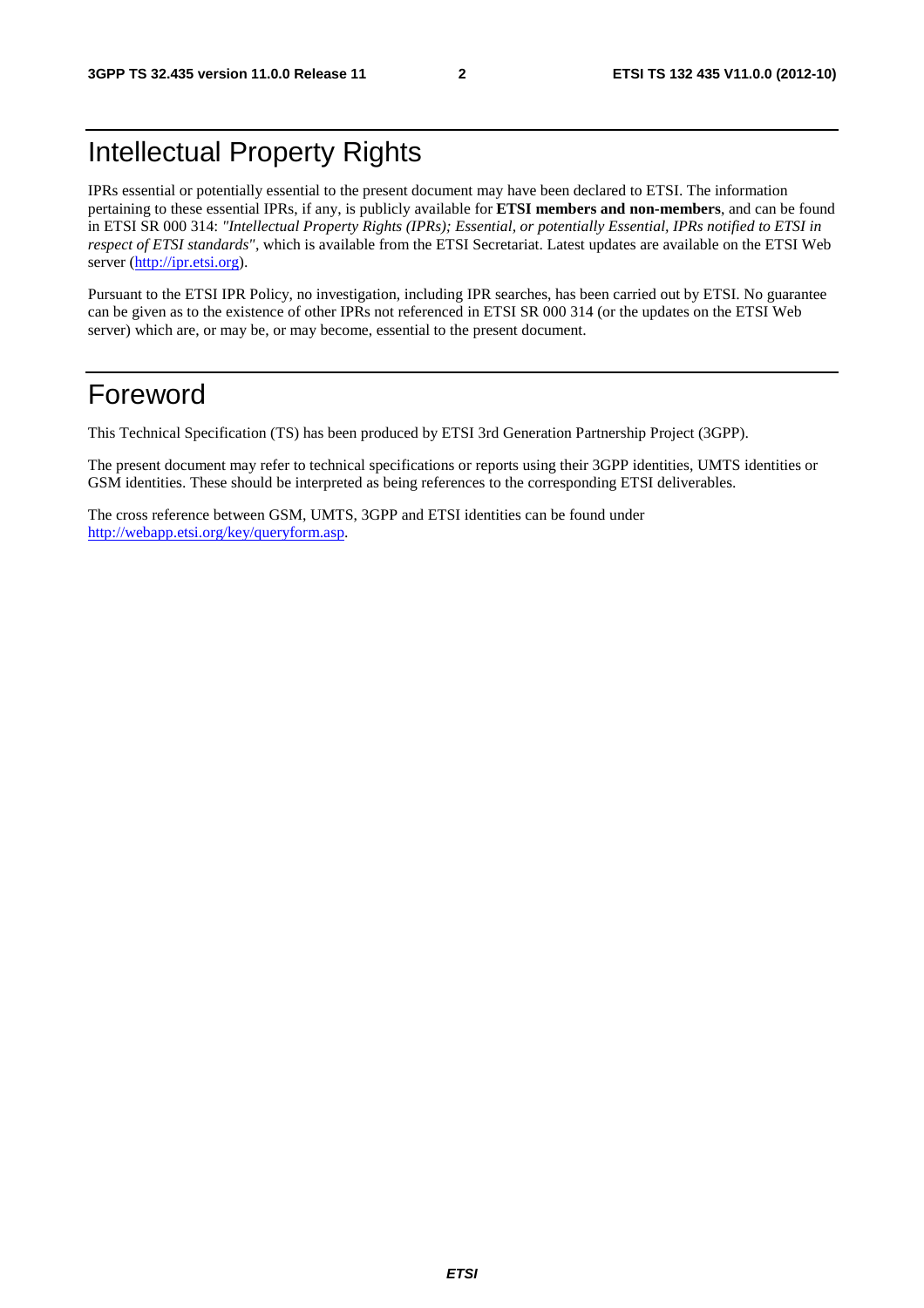$\mathbf{3}$ 

### Contents

| -1                                                      |                                                                                             |                                                                                             |  |  |  |
|---------------------------------------------------------|---------------------------------------------------------------------------------------------|---------------------------------------------------------------------------------------------|--|--|--|
| 2                                                       |                                                                                             |                                                                                             |  |  |  |
| 3<br>3.1<br>3.2                                         |                                                                                             |                                                                                             |  |  |  |
| $\overline{4}$<br>4.1<br>4.2<br>4.2.1<br>4.2.2<br>4.2.3 |                                                                                             |                                                                                             |  |  |  |
|                                                         | <b>Annex A (informative):</b>                                                               |                                                                                             |  |  |  |
| A.1                                                     |                                                                                             | XML schema based XML measurement report file without use of optional positioning attributes |  |  |  |
| A.2                                                     | XML schema based XML measurement report file with use of optional positioning attributes on |                                                                                             |  |  |  |
| A.3                                                     |                                                                                             | XML schema based XML measurement report file with use of optional measInfoId attribute14    |  |  |  |
|                                                         | <b>Annex B</b> (informative):                                                               |                                                                                             |  |  |  |
|                                                         | <b>Annex C</b> (informative):                                                               |                                                                                             |  |  |  |
|                                                         |                                                                                             |                                                                                             |  |  |  |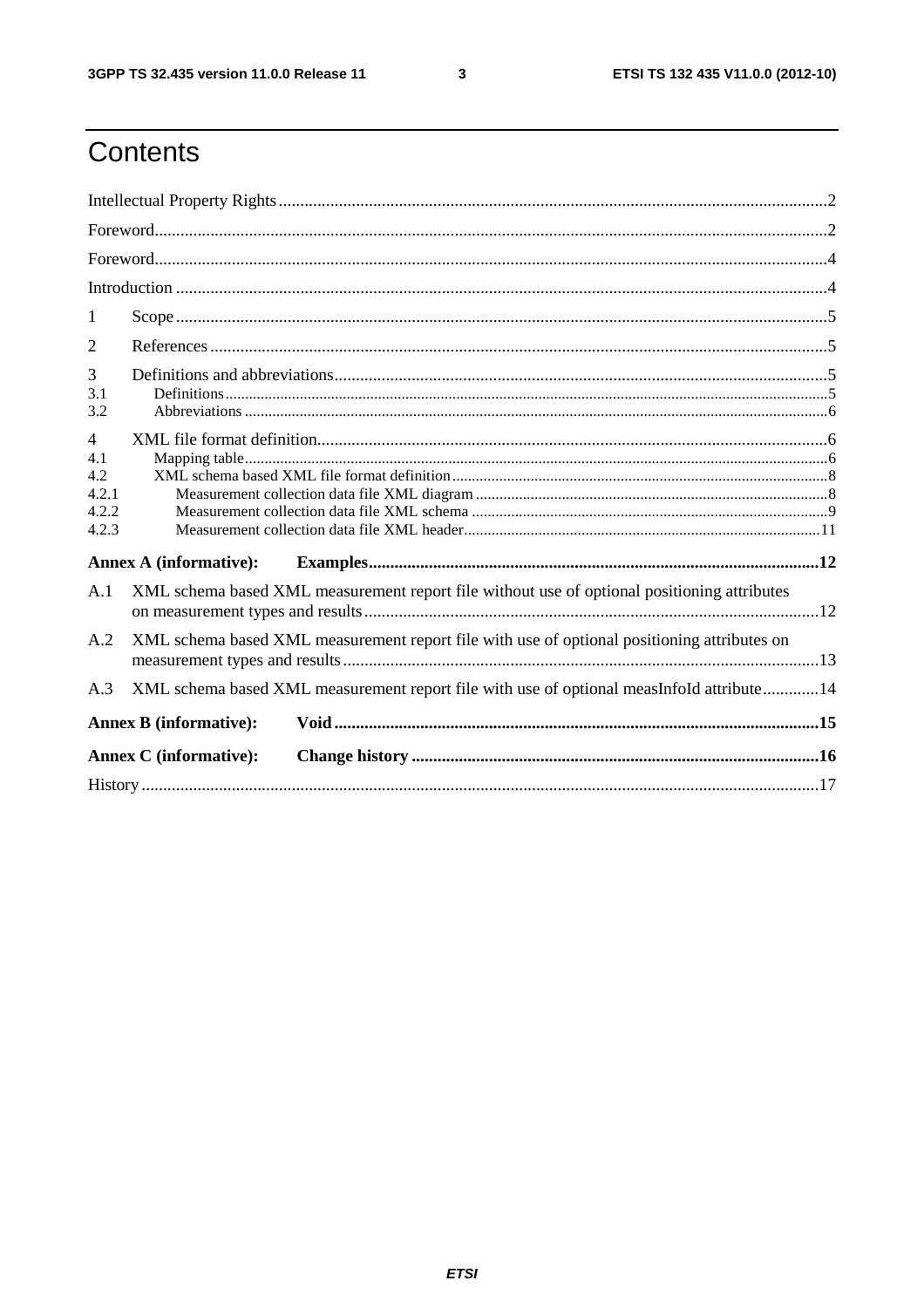#### Foreword

This Technical Specification has been produced by the 3<sup>rd</sup> Generation Partnership Project (3GPP).

The contents of the present document are subject to continuing work within the TSG and may change following formal TSG approval. Should the TSG modify the contents of the present document, it will be re-released by the TSG with an identifying change of release date and an increase in version number as follows:

Version x.y.z

where:

- x the first digit:
	- 1 presented to TSG for information;
	- 2 presented to TSG for approval;
	- 3 or greater indicates TSG approved document under change control.
- y the second digit is incremented for all changes of substance, i.e. technical enhancements, corrections, updates, etc.
- z the third digit is incremented when editorial only changes have been incorporated in the document.

#### Introduction

The present document is part of a TS-family covering the 3<sup>rd</sup> Generation Partnership Project: Technical Specification Group Services and System Aspects; Telecommunication management, as identified below:

| TS 32.432: | "Performance measurement: File format definition":                                  |
|------------|-------------------------------------------------------------------------------------|
| TS 32.435: | "Performance measurement: eXtensible Markup Language (XML) file format definition"; |
|            |                                                                                     |

TS 32.436: "Performance measurement: Abstract Syntax Notation 1 (ASN.1) file format definition".

The present document is part of a set of specifications, which describe the requirements and information model necessary for the standardised Operation, Administration and Maintenance (OA&M) of a multi-vendor PLMN.

During the lifetime of a PLMN, its logical and physical configuration will undergo changes of varying degrees and frequencies in order to optimise the utilisation of the network resources. These changes will be executed through network configuration management activities and/or network engineering, see 3GPP TS 32.600 [4].

Many of the activities involved in the daily operation and future network planning of a PLMN network require data on which to base decisions. This data refers to the load carried by the network and the grade of service offered. In order to produce this data performance measurements are executed in the NEs, which comprise the network. The data can then be transferred to an external system, e.g. an Operations System (OS) in TMN terminology, for further evaluation. The purpose of the present document and the other related 3GPP TSs listed above is to describe the mechanisms involved in the collection of the data.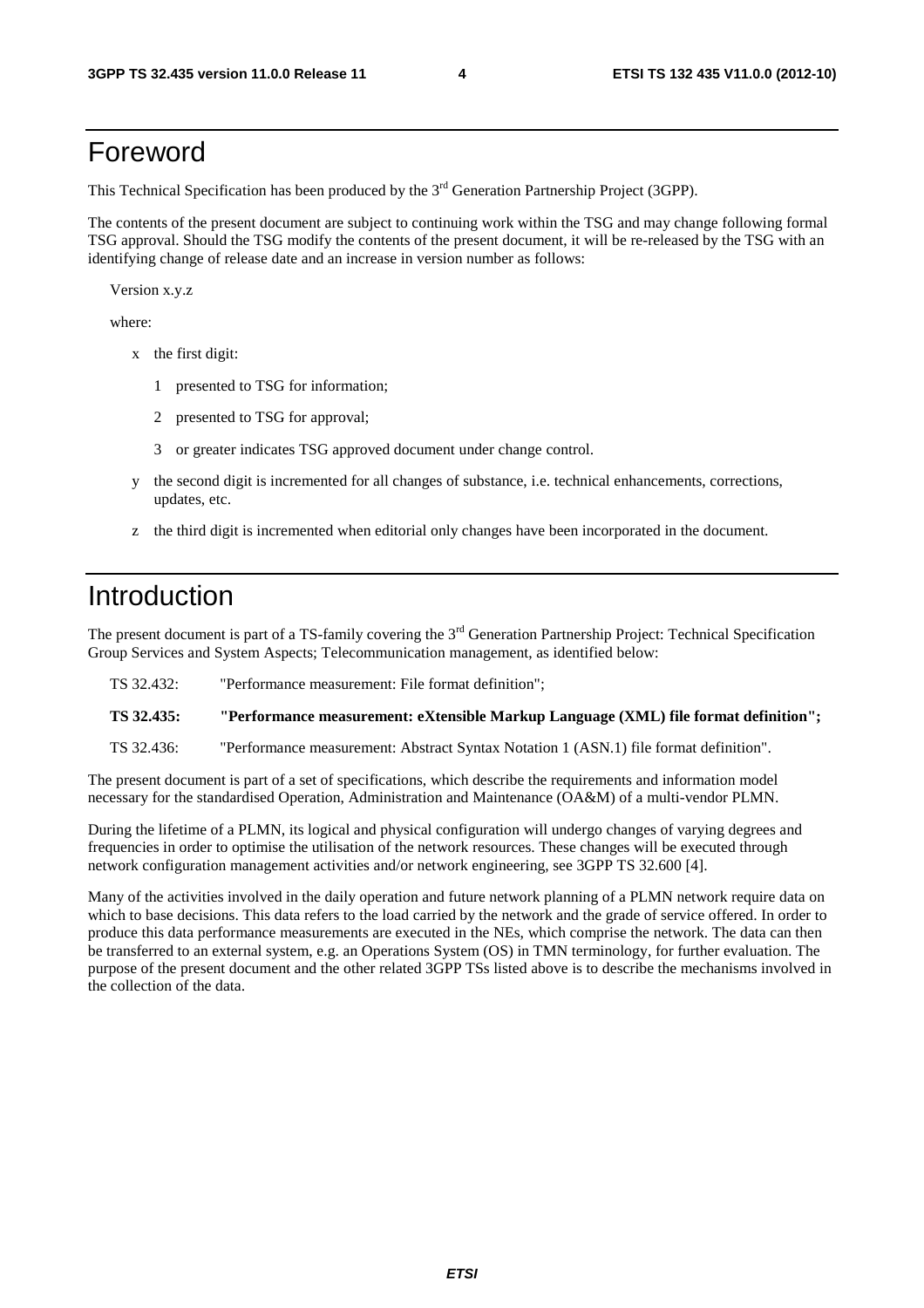#### 1 Scope

The present document describes the XML file format of performance measurement results whose semantics is defined in 3GPP TS 32.432 [5].

This specification is related to 3GPP TS 32.432 V10.2.X.

#### 2 References

The following documents contain provisions which, through reference in this text, constitute provisions of the present document.

- References are either specific (identified by date of publication, edition number, version number, etc.) or non-specific.
- For a specific reference, subsequent revisions do not apply.
- For a non-specific reference, the latest version applies. In the case of a reference to a 3GPP document (including a GSM document), a non-specific reference implicitly refers to the latest version of that document *in the same Release as the present document*.
- [1] 3GPP TS 32.101: "Telecommunication management; Principles and high level requirements".
- [2] 3GPP TS 32.102: "Telecommunication management; Architecture".
- [3] 3GPP TS 32.401: "Telecommunication management; Performance Management (PM); Concept and requirements".
- [4] 3GPP TS 32.600: "Telecommunication management; Configuration Management (CM); Concept and high-level requirements".
- [5] 3GPP TS 32.432: "Telecommunication management; Performance measurement: File format definition ".
- [6] 3GPP TS 32.300: "Telecommunication management; Configuration Management (CM); Name convention for Managed Objects".
- [7] W3C REC-xml-20001006: "Extensible Markup Language (XML) 1.0 (Second Edition)".
- [8] W3C REC-xmlschema-0-20010502: "XML Schema Part 0: Primer".
- [9] W3C REC-xmlschema-1-20010502: "XML Schema Part 1: Structures".
- [10] W3C REC-xmlschema-2-20010502: "XML Schema Part 2: Datatypes".
- [11] W3C REC-xml-names-19990114: "Namespaces in XML".

### 3 Definitions and abbreviations

#### 3.1 Definitions

For the purposes of the present document, the following terms and definitions apply:

**network Element Manager (EM):** provides a package of end-user functions for management of a set of closely related types of Network Elements. These functions can be divided into two main categories: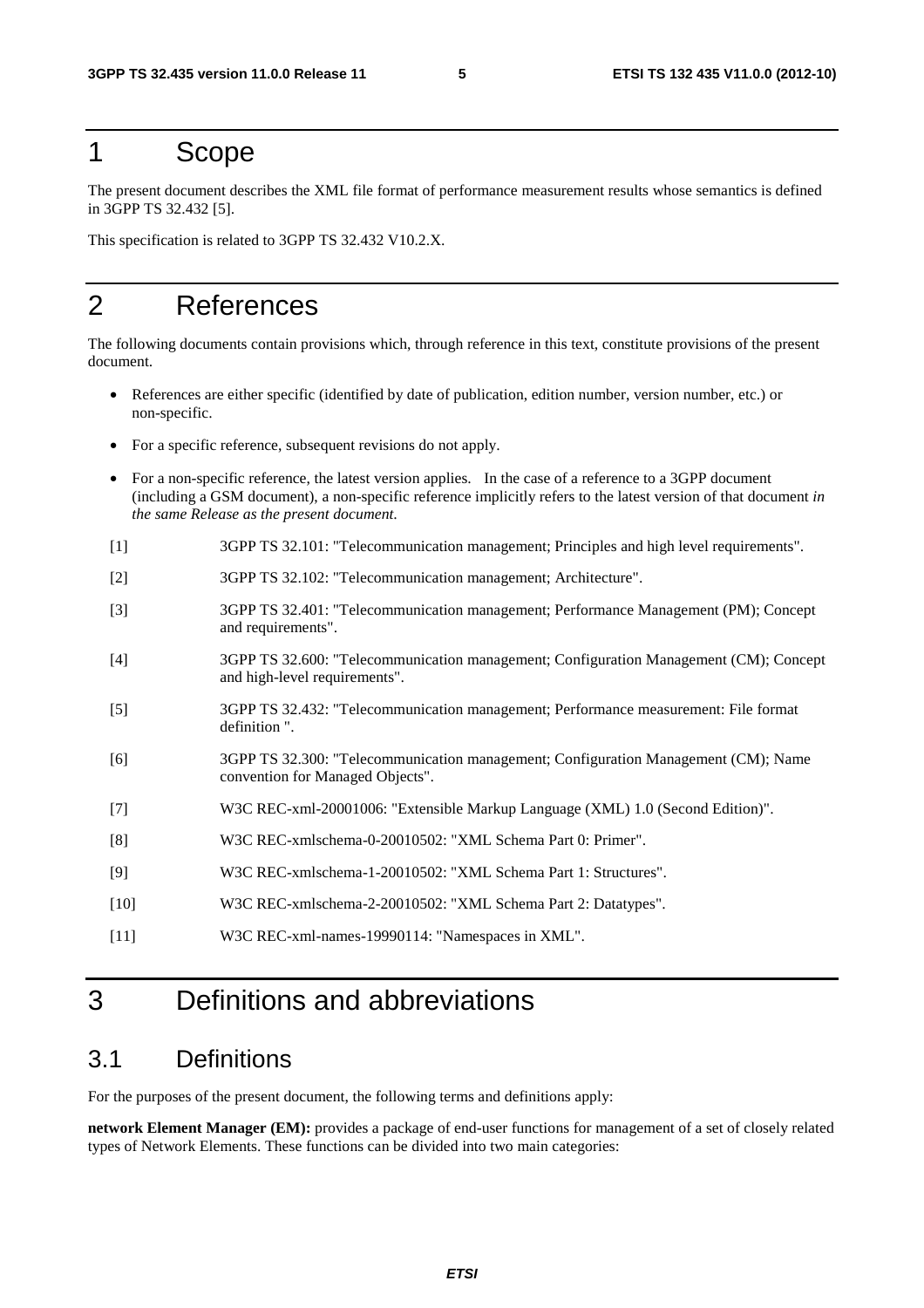- Element Management Functions for management of Network Elements on an individual basis. These are basically the same functions as supported by the corresponding local terminals.
- Sub-Network Management Functions that are related to a network model for a set of Network Elements constituting a clearly defined sub-network, which may include relations between the Network Elements. This model enables additional functions on the sub-network level (typically in the areas of network topology presentation, alarm correlation, service impact analysis and circuit provisioning).

**Network Manager (NM):** provides a package of end-user functions with the responsibility for the management of a network, mainly as supported by the EM(s) but it may also involve direct access to the Network Elements. All communication with the network is based on open and well-standardised interfaces supporting management of multivendor and multi-technology Network Elements.

**Operations System (OS):** generic management system, independent of its location level within the management hierarchy.

#### 3.2 Abbreviations

For the purposes of the present document, the following abbreviations apply:

| 3G          | $3rd$ Generation                        |
|-------------|-----------------------------------------|
| EM          | <b>Element Manager</b>                  |
| <b>GSM</b>  | Global System for Mobile communications |
| <b>IRP</b>  | <b>Integration Reference Point</b>      |
| <b>NE</b>   | Network Element                         |
| <b>NM</b>   | Network Manager                         |
| <b>PLMN</b> | <b>Public Land Mobile Network</b>       |
| <b>PM</b>   | Performance Management                  |
|             |                                         |

### 4 XML file format definition

This clause describes the format of measurement result files that can be transferred from the network (NEs or EM) to the NM. The XML file format definition is based on XML schema (see [8], [9], [10] and [11]).

The XML file format definitions implement the measurement result structure and parameters defined in clauses 5.2 and 5.3 of 3GPP TS 32.401 [3].

#### 4.1 Mapping table

Table 4.1 maps the file content items in the 3GPP TS 32.432([5]) document to those used in the XML schema based file format definitions. XML tag attributes are useful where data values bind tightly to its parent element. They have been used where appropriate.

| <b>File Content Item</b>  | <b>XML</b> schema  | <b>Description</b>                                                          |  |  |
|---------------------------|--------------------|-----------------------------------------------------------------------------|--|--|
|                           | based XML tag      |                                                                             |  |  |
| ImeasDataCollection       | measCollecFile     |                                                                             |  |  |
| ImeasFileHeader           | fileHeader         |                                                                             |  |  |
| ImeasData                 | measData           |                                                                             |  |  |
| <b>ImeasFileFooter</b>    | <b>IfileFooter</b> |                                                                             |  |  |
| <b>IfileFormatVersion</b> | lfileHeader        |                                                                             |  |  |
|                           | IfileFormatVersion |                                                                             |  |  |
| <b>IsenderName</b>        | lfileHeader        | For the XML schema based XML format, the DN is split into the DN prefix and |  |  |
|                           | dnPrefix           | the Local DN (LDN) (see 3GPP TS 32.300 [6]). XML attribute specification    |  |  |
|                           | and                | "dnPrefix" may be absent in case the DN prefix is not configured in the     |  |  |
|                           | <b>fileSender</b>  | sender. XML attribute specification "localDn" may be absent in case the LDN |  |  |
|                           | localDn            | is not configured in the sender.                                            |  |  |
| senderType                | fileSender         | For the XML schema based XML format, XML attribute specification            |  |  |
|                           | elementType        | "elementType" may be absent in case the "senderType" is not configured in   |  |  |
|                           |                    | the sender.                                                                 |  |  |

#### **Table 4.1 Mapping of File Content Items to XML tags**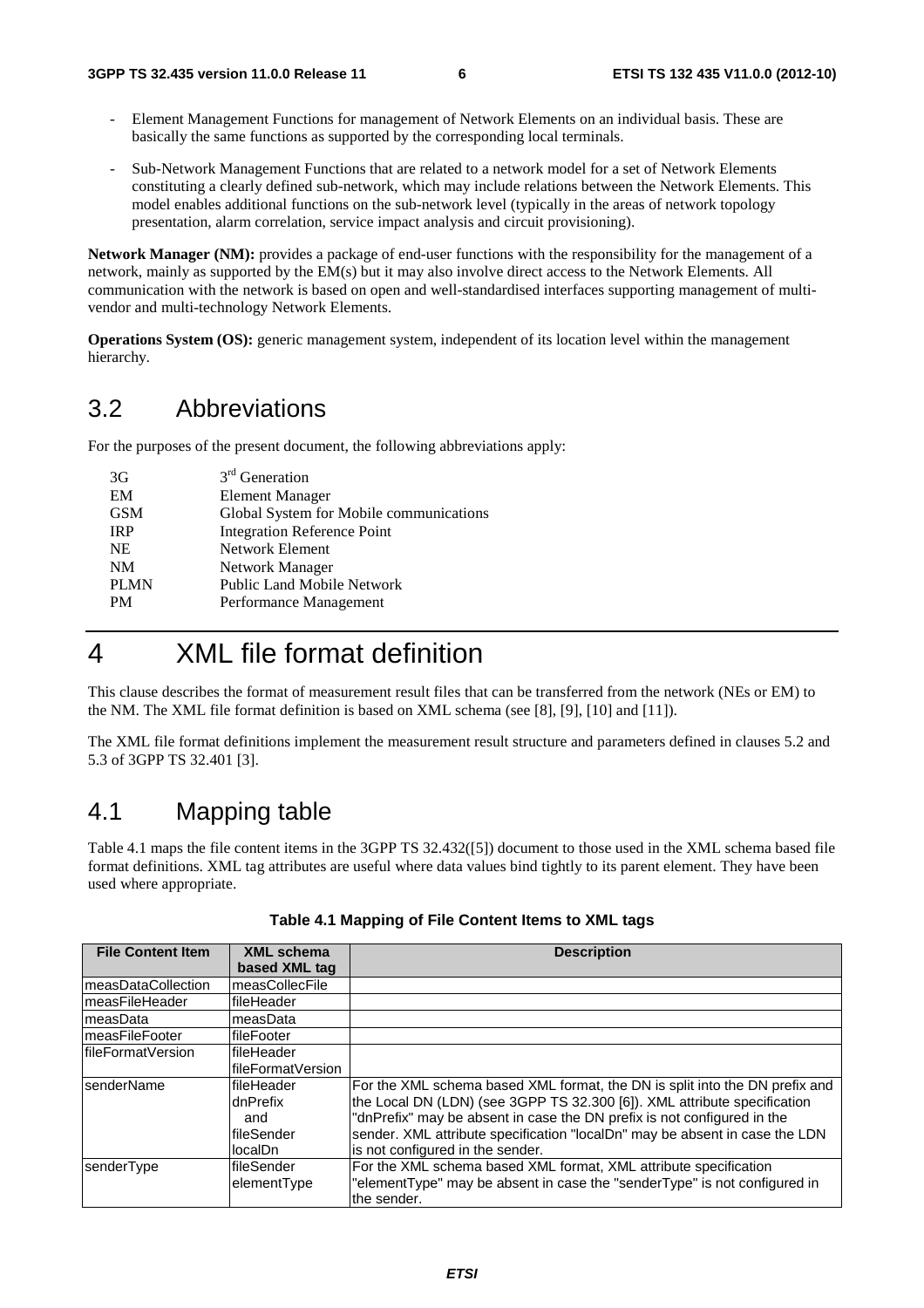| <b>File Content Item</b>                           | <b>XML schema</b><br>based XML tag                         | <b>Description</b>                                                                                                                                                                                                                                                                                                                                                                                                                |
|----------------------------------------------------|------------------------------------------------------------|-----------------------------------------------------------------------------------------------------------------------------------------------------------------------------------------------------------------------------------------------------------------------------------------------------------------------------------------------------------------------------------------------------------------------------------|
| vendorName                                         | fileHeader<br>vendorName                                   | For the XML schema based XML format, XML attribute specification<br>"vendorName" may be absent in case the "vendorName" is not configured in<br>the sender.                                                                                                                                                                                                                                                                       |
| collectionBeginTime                                | measCollec<br>beginTime                                    |                                                                                                                                                                                                                                                                                                                                                                                                                                   |
| neld                                               | managedElement                                             |                                                                                                                                                                                                                                                                                                                                                                                                                                   |
| neUserName                                         | managedElement<br>userLabel                                | For the XML schema based XML format, XML attribute specification<br>"userLabel" may be absent in case the "nEUserName" is not configured in the<br>CM applications.                                                                                                                                                                                                                                                               |
| neDistinguishedName                                | fileHeader<br>dnPrefix<br>and<br>managedElement<br>localDn | For the XML schema based XML format, the DN is split into the DN prefix and<br>the Local DN (LDN) (see 3GPP TS 32.300 [6]). XML attribute specification<br>"localDn" may be absent in case the LDN is not configured in the CM<br>applications.                                                                                                                                                                                   |
| neSoftwareVersion                                  | managedElement<br>swVersion                                | For the XML schema based XML format, XML attribute specification<br>"swVersion" may be absent in case the "nESoftwareVersion" is not<br>configured in the CM applications.                                                                                                                                                                                                                                                        |
| measinfo                                           | measInfo                                                   |                                                                                                                                                                                                                                                                                                                                                                                                                                   |
| measInfold                                         | meashhold                                                  |                                                                                                                                                                                                                                                                                                                                                                                                                                   |
| measTimeStamp                                      | granPeriod<br>endTime                                      |                                                                                                                                                                                                                                                                                                                                                                                                                                   |
| jobld                                              | job jobld                                                  |                                                                                                                                                                                                                                                                                                                                                                                                                                   |
| granularityPeriod                                  | granPeriod<br>duration                                     | For the XML schema based XML format, the value of XML attribute<br>specification "duration" shall use the truncated representation "PTnS" (see<br>$[10]$ .                                                                                                                                                                                                                                                                        |
| reportingPeriod                                    | repPeriod<br>duration                                      | For the XML schema based XML format, the value of XML attribute<br>specification "duration" shall use the truncated representation "PTnS" (see<br>$[10]$ ).                                                                                                                                                                                                                                                                       |
| measTypes                                          | measTypes<br>or<br>measType                                | For the XML schema based XML format, depending on sender's choice for<br>optional positioning presence, either XML element "measTypes" or XML<br>elements "measType" will be used.                                                                                                                                                                                                                                                |
| meas Values                                        | measValue                                                  |                                                                                                                                                                                                                                                                                                                                                                                                                                   |
| measObjInstId                                      | measValue<br>measObjLdn                                    |                                                                                                                                                                                                                                                                                                                                                                                                                                   |
| measResults                                        | measResults<br>or                                          | For the XML schema based XML format, depending on sender's choice for<br>optional positioning presence, either XML element "measResults" or XML<br>elements "r" will be used.                                                                                                                                                                                                                                                     |
| suspectFlag                                        | suspect                                                    |                                                                                                                                                                                                                                                                                                                                                                                                                                   |
| timeStamp                                          | measCollec<br>endTime                                      |                                                                                                                                                                                                                                                                                                                                                                                                                                   |
| There is no<br>corresponding File<br>Content Item. | measType p                                                 | An optional positioning XML attribute specification of XML element<br>"measType" (XML schema based), used to identify a measurement type for<br>the purpose of correlation to a result. The value of this XML attribute<br>specification is expected to be a non-zero, non-negative integer value that is<br>unique for each instance of XML element "measType" that is contained within<br>the measurement data collection file. |
| There is no<br>corresponding File<br>Content Item. | r p                                                        | An optional positioning XML attribute specification of XML element "r", used<br>to correlate a result to a measurement type. The value of this XML attribute<br>specification should match the value of XML attribute specification "p" of the<br>corresponding XML element "measType" (XML schema based).                                                                                                                        |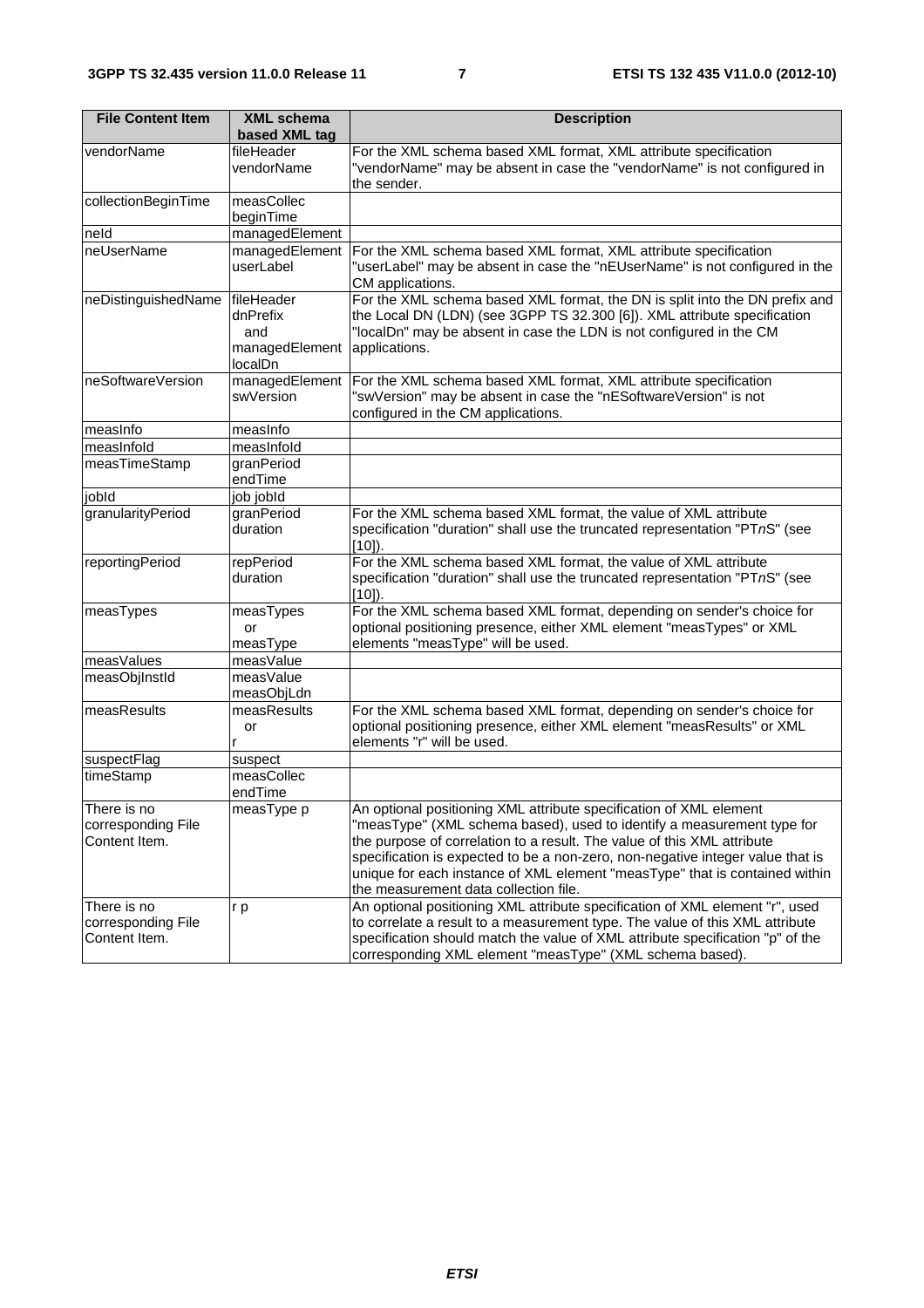#### 4.2 XML schema based XML file format definition

#### 4.2.1 Measurement collection data file XML diagram

Figure 4.1 describes the XML element structure of the measurement collection data file.



**Figure 4.1: XML diagram of the measurement collection data file**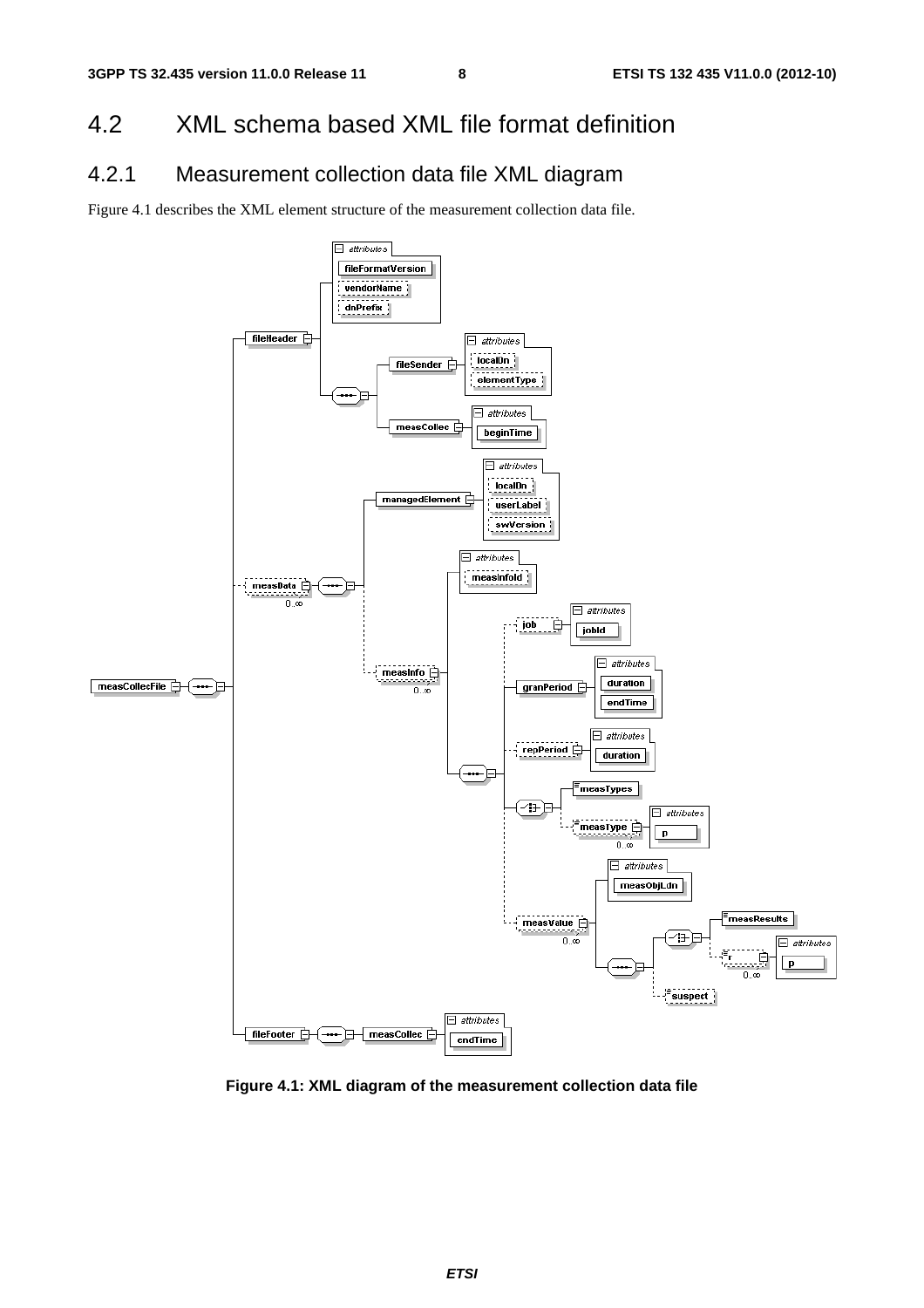<?xml version="1.0" encoding="UTF-8"?>

#### 4.2.2 Measurement collection data file XML schema

The following XML schema measCollec.xsd is the schema for measurement collection data XML files:

```
<! - -
  3GPP TS 32.435 Performance Measurement XML file format definition 
  data file XML schema 
  measCollec.xsd 
--<schema 
  targetNamespace= 
"http://www.3gpp.org/ftp/specs/archive/32_series/32.435#measCollec" 
  elementFormDefault="qualified" 
  xmlns="http://www.w3.org/2001/XMLSchema" 
  xmlns:mc= 
"http://www.3gpp.org/ftp/specs/archive/32_series/32.435#measCollec" 
> 
  <!-- Measurement collection data file root XML element --> 
   <element name="measCollecFile"> 
     <complexType> 
       <sequence> 
         <element name="fileHeader"> 
           <complexType> 
             <sequence> 
               <element name="fileSender"> 
                 <complexType> 
                    <attribute name="localDn" type="string" use="optional"/> 
                    <attribute name="elementType" type="string" use="optional"/> 
                 </complexType> 
               </element> 
               <element name="measCollec"> 
                 <complexType> 
                    <attribute name="beginTime" type="dateTime" use="required"/> 
                 </complexType> 
               </element> 
             </sequence> 
             <attribute name="fileFormatVersion" type="string" use="required"/> 
             <attribute name="vendorName" type="string" use="optional"/> 
             <attribute name="dnPrefix" type="string" use="optional"/> 
           </complexType> 
         </element> 
         <element name="measData" minOccurs="0" maxOccurs="unbounded"> 
           <complexType> 
             <sequence> 
               <element name="managedElement"> 
                 <complexType> 
                   <attribute name="localDn" type="string" use="optional"/> 
                    <attribute name="userLabel" type="string" use="optional"/> 
                    <attribute name="swVersion" type="string" use="optional"/> 
                  </complexType> 
               </element> 
              <element name="measInfo" minOccurs="0" maxOccurs="unbounded">
                 <complexType> 
                    <sequence> 
                     <element name="job" minOccurs="0"> 
                        <complexType> 
                          <attribute name="jobId" type="string" use="required"/> 
                        </complexType> 
                      </element> 
                      <element name="granPeriod"> 
                        <complexType> 
                          <attribute 
                            name="duration" 
                            type="duration" 
                            use="required" 
 /> 
                          <attribute 
                            name="endTime" 
                            type="dateTime" 
                            use="required" 
 /> 
                        </complexType>
```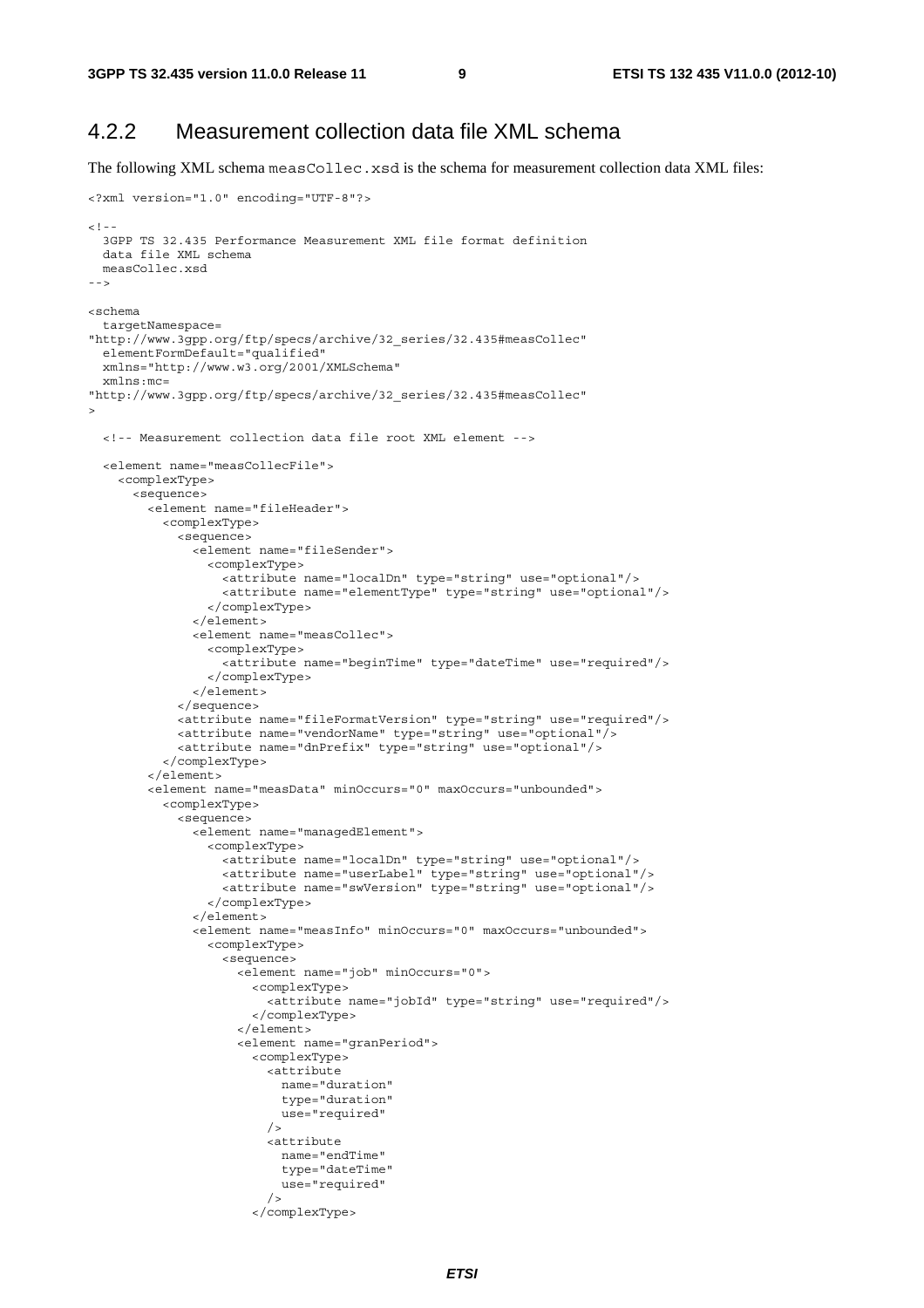```
 </element> 
                     <element name="repPeriod" minOccurs="0"> 
                       <complexType> 
                         <attribute name="duration" 
                                     type="duration" use="required"/> 
                       </complexType> 
                     </element> 
                     <choice> 
                       <element name="measTypes"> 
                         <simpleType> 
                           <list itemType="Name"/> 
                         </simpleType> 
                      \epsilon/element>
                       <element name="measType" 
                                minOccurs="0" maxOccurs="unbounded"> 
                         <complexType> 
                           <simpleContent> 
                              <extension base="Name"> 
                                <attribute name="p" 
                                            type="positiveInteger" use="required"/> 
                              </extension> 
                           </simpleContent> 
                         </complexType> 
                       </element> 
                     </choice> 
                     <element name="measValue" 
                              minOccurs="0" maxOccurs="unbounded"> 
                       <complexType> 
                         <sequence> 
                          choics <element name="measResults"> 
                                <simpleType> 
                                  <list itemType="mc:measResultType"/> 
                                </simpleType> 
                              </element> 
                              <element name="r" 
                                       minOccurs="0" maxOccurs="unbounded"> 
                                <complexType> 
                                  <simpleContent> 
                                    <extension base="mc:measResultType"> 
                                       <attribute name="p" type="positiveInteger" 
                                                                      use="required"/> 
                                    </extension> 
                                  </simpleContent> 
                                </complexType> 
                              </element> 
                           </choice> 
                           <element name="suspect" type="boolean" minOccurs="0"/> 
                         </sequence> 
                         <attribute name="measObjLdn" 
                                     type="string" use="required"/> 
                       </complexType> 
                     </element> 
                  </sequence> 
                  <attribute name="measInfoId" type="string" use="optional"/> 
                </complexType> 
              </element> 
            </sequence> 
         </complexType> 
      \epsilon/elements
       <element name="fileFooter"> 
         <complexType> 
           <sequence> 
              <element name="measCollec"> 
                <complexType> 
                  <attribute name="endTime" type="dateTime" use="required"/> 
                </complexType> 
              </element> 
            </sequence> 
         </complexType> 
       </element> 
     </sequence> 
   </complexType> 
 </element> 
 <simpleType name="measResultType"> 
   <union memberTypes="float"> 
     <simpleType>
```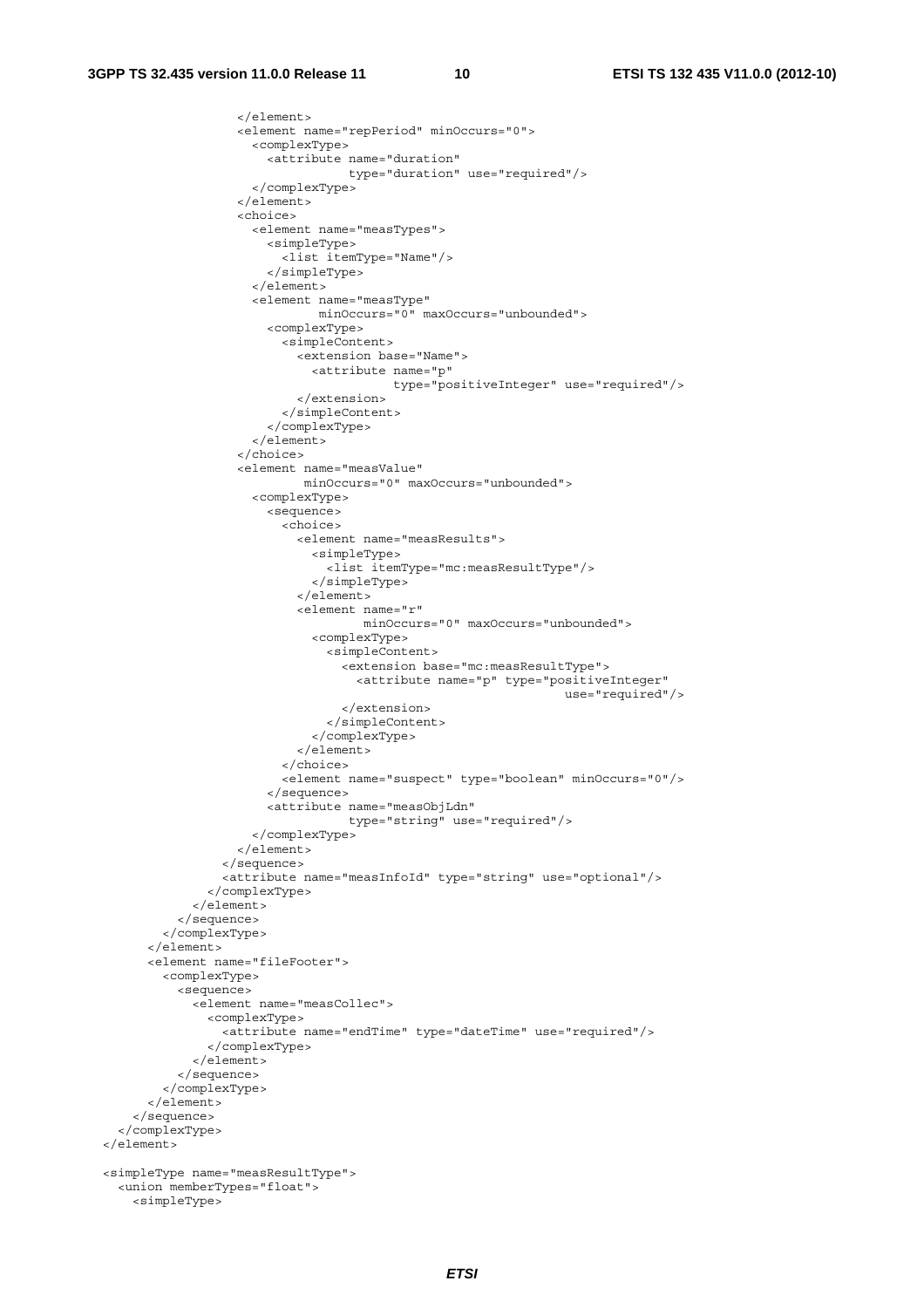```
 <restriction base="string"> 
         <enumeration value="NIL"/> 
       </restriction> 
     </simpleType> 
   </union> 
 </simpleType>
```
</schema>

#### 4.2.3 Measurement collection data file XML header

The following header shall be used in actual XML measurement result files (cf. Annex A for examples):

```
<?xml version="1.0" encoding="UTF-8"?> 
<?xml-stylesheet type="text/xsl" href="MeasDataCollection.xsl"?> 
<measCollecFile 
  xmlns= 
"http://www.3gpp.org/ftp/specs/archive/32_series/32.435#measCollec" 
>
```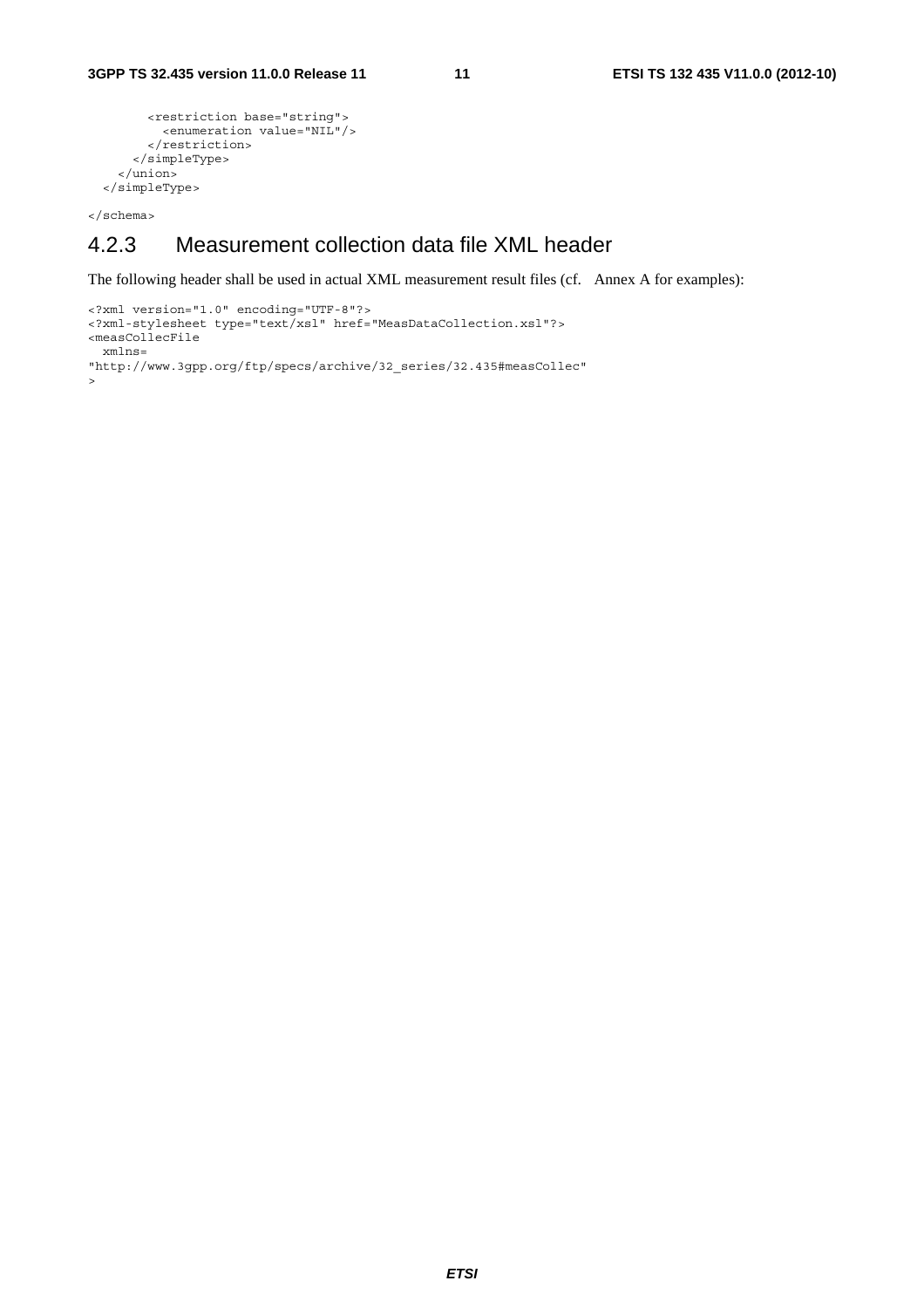### Annex A (informative): **Examples**

### A.1 XML schema based XML measurement report file without use of optional positioning attributes on measurement types and results

```
<?xml version="1.0" encoding="UTF-8"?> 
<?xml-stylesheet type="text/xsl" href="MeasDataCollection.xsl"?> 
<measCollecFile xmlns="http://www.3gpp.org/ftp/specs/archive/32_series/32.435#measCollec" 
xmlns:xsi="http://www.w3.org/2001/XMLSchema-instance" 
xsi:schemaLocation="http://www.3gpp.org/ftp/specs/archive/32_series/32.435#measCollec 
http://www.3gpp.org/ftp/specs/archive/32_series/32.435#measCollec"> 
     <fileHeader fileFormatVersion="32.435 V7.0" vendorName="Company NN" 
dnPrefix="DC=a1.companyNN.com,SubNetwork=1,IRPAgent=1">
         <fileSender localDn="SubNetwork=CountryNN,MeContext=MEC-Gbg-1,ManagedElement=RNC-Gbg-1" 
elementType="RNC"/> 
         <measCollec beginTime="2000-03-01T14:00:00+02:00"/> 
     </fileHeader> 
     <measData> 
         <managedElement localDn="SubNetwork=CountryNN,MeContext=MEC-Gbg-1,ManagedElement=RNC-Gbg-1" 
userLabel="RNC Telecomville"/> 
         <measInfo> 
             <job jobId="1231"/> 
             <granPeriod duration="PT900S" endTime="2000-03-01T14:14:30+02:00"/> 
             <repPeriod duration="PT1800S"/> 
             <measTypes>attTCHSeizures succTCHSeizures attImmediateAssignProcs 
         succImmediateAssignProcs</measTypes> 
             <measValue measObjLdn="RncFunction=RF-1,UtranCell=Gbg-997"> 
                 <measResults>234 345 567 789</measResults> 
             </measValue> 
             <measValue measObjLdn="RncFunction=RF-1,UtranCell=Gbg-998"> 
                 <measResults>890 901 123 234</measResults> 
             </measValue> 
             <measValue measObjLdn="RncFunction=RF-1,UtranCell=Gbg-999"> 
                 <measResults>456 567 678 789</measResults> 
                  <suspect>true</suspect> 
             </measValue> 
         </measInfo> 
    z/meacData\sim <fileFooter> 
         <measCollec endTime="2000-03-01T14:15:00+02:00"/> 
     </fileFooter> 
</measCollecFile>
```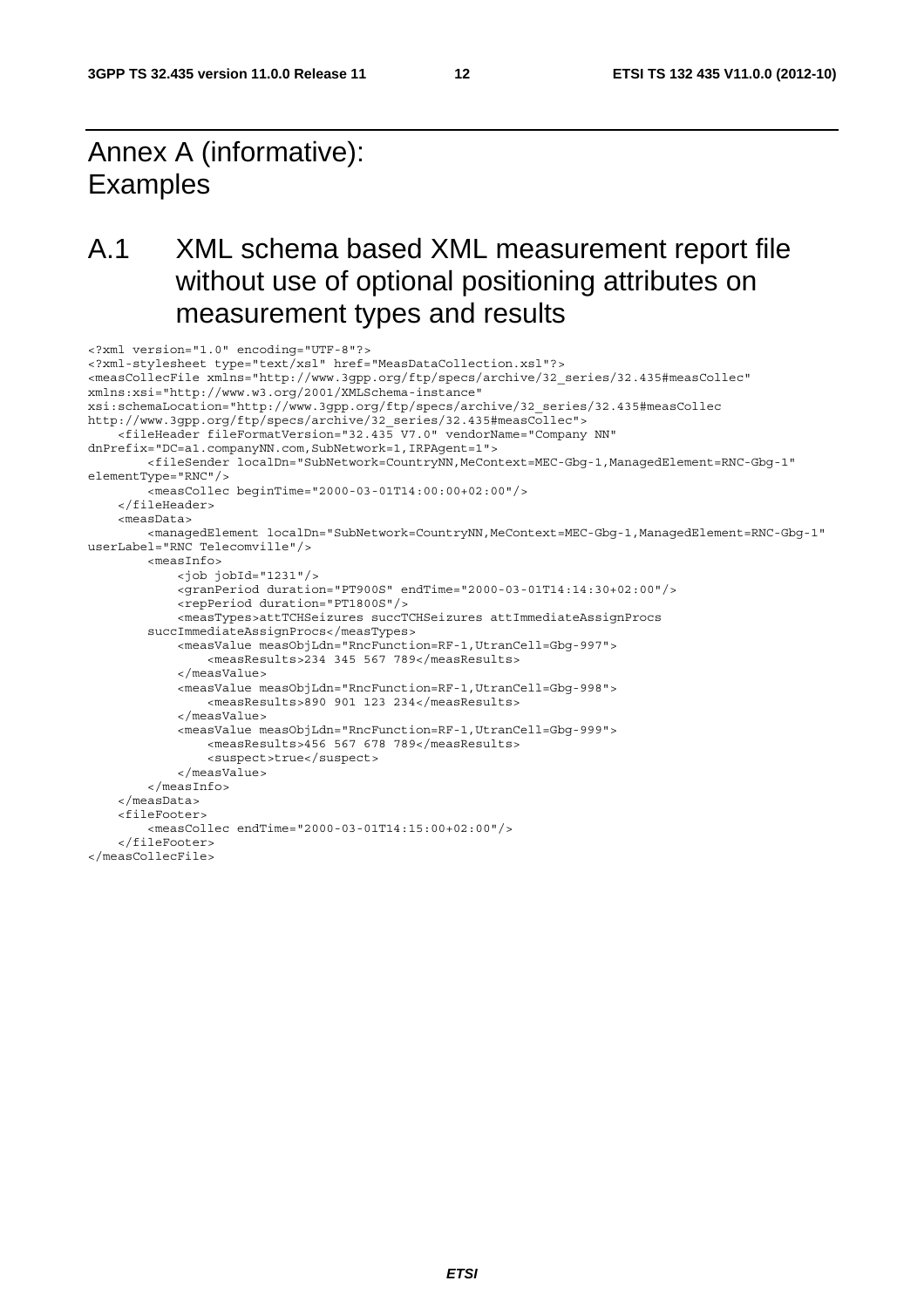### A.2 XML schema based XML measurement report file with use of optional positioning attributes on measurement types and results

```
<?xml version="1.0" encoding="UTF-8"?> 
<?xml-stylesheet type="text/xsl" href="MeasDataCollection.xsl"?> 
<measCollecFile xmlns="http://www.3gpp.org/ftp/specs/archive/32_series/32.435#measCollec" 
xmlns:xsi="http://www.w3.org/2001/XMLSchema-instance" 
xsi:schemaLocation="http://www.3gpp.org/ftp/specs/archive/32_series/32.435#measCollec 
http://www.3gpp.org/ftp/specs/archive/32_series/32.435#measCollec"> 
     <fileHeader fileFormatVersion="32.435 V7.0" vendorName="Company NN" 
dnPrefix="DC=a1.companyNN.com,SubNetwork=1,IRPAgent=1"> 
          <fileSender localDn="SubNetwork=CountryNN,MeContext=MEC-Gbg-1,ManagedElement=RNC-Gbg-1" 
elementType="RNC"/> 
          <measCollec beginTime="2000-03-01T14:00:00+02:00"/> 
     </fileHeader> 
     <measData> 
         <managedElement localDn="SubNetwork=CountryNN,MeContext=MEC-Gbg-1,ManagedElement=RNC-Gbg-1" 
userLabel="RNC Telecomville"/> 
          <measInfo> 
              <job jobId="1231"/> 
              <granPeriod duration="PT900S" endTime="2000-03-01T14:14:30+02:00"/> 
              <repPeriod duration="PT1800S"/> 
              <measType p="1">attTCHSeizures</measType> 
              <measType p="2">succTCHSeizures</measType> 
              <measType p="3">attImmediateAssignProcs</measType> 
              <measType p="4">succImmediateAssignProcs</measType> 
              <measValue measObjLdn="RncFunction=RF-1,UtranCell=Gbg-997"> 
                  < r p="1">234</r>
                  <r p="2">345</r>
                  \frac{1}{2} \frac{1}{2} = "3" > 567 </r></r>
                 \bar{r} p="4">789</r>
              </measValue> 
              <measValue measObjLdn="RncFunction=RF-1,UtranCell=Gbg-998"> 
                 \langle r \rangle p="1">890</r>
                  \frac{1}{2} = "2">901</r>
                 \langle r \rangle = 3" > 123 \langle r \rangle\langle r \rangle p="4">234</r></r>>
              </measValue> 
              <measValue measObjLdn="RncFunction=RF-1,UtranCell=Gbg-999"> 
                  <r p="1">456</r>
                  <r p="2">567</r>
                 <r p="3">678</r>
                 <r p="4">789</r>
                  <suspect>true</suspect> 
              </measValue> 
          </measInfo> 
     </measData> 
     <fileFooter> 
          <measCollec endTime="2000-03-01T14:15:00+02:00"/> 
    \epsilon/fileFooters
</measCollecFile>
```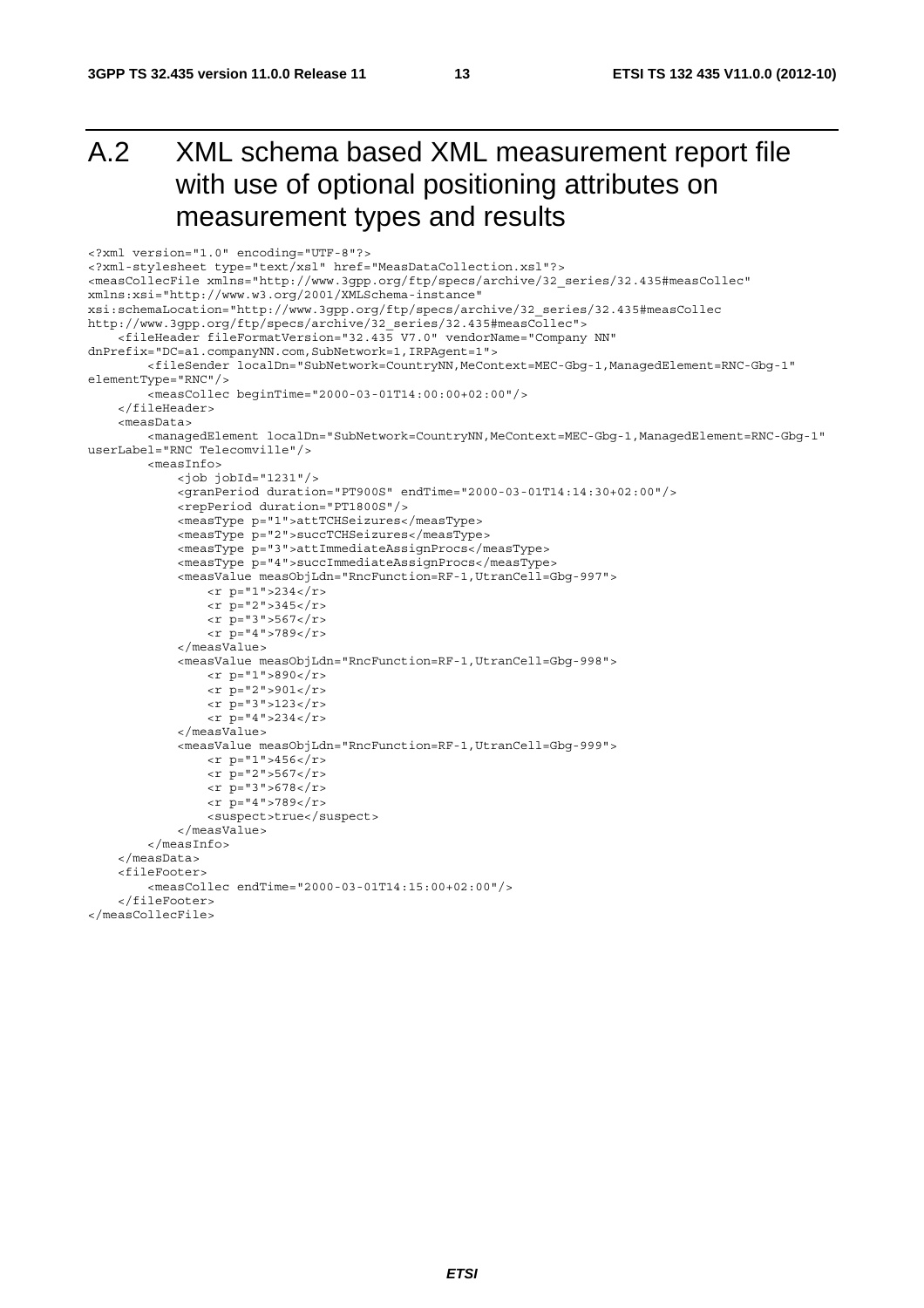### A.3 XML schema based XML measurement report file with use of optional measInfoId attribute

```
<?xml version="1.0" encoding="UTF-8"?>
<?xml-stylesheet type="text/xsl" href="MeasDataCollection.xsl"?> 
<!-- Sample PM File. All values are hypothetical but syntactically correct --> 
<measCollecFile xmlns="http://www.3gpp.org/ftp/specs/archive/32_series/32.435#measCollec" 
xmlns:xsi="http://www.w3.org/2001/XMLSchema-instance" 
xsi:schemaLocation="http://www.3gpp.org/ftp/specs/archive/32_series/32.435#measCollec 
http://www.3gpp.org/ftp/specs/archive/32_series/32.435#measCollec"> 
     <fileHeader fileFormatVersion="32.435 v6.1" vendorName="Company NN" dnPrefix="SubNetwork=1"> 
         <fileSender elementType="Element Manager" localDn="OMC_PS=10"/> 
         <measCollec beginTime="2005-06-09T13:00:00-05:00"/> 
     </fileHeader> 
     <measData> 
         <managedElement localDn="ManagedElement=PS_Core" userLabel="SGSN" swVersion="R30.1.5"/> 
         <measInfo measInfoId="Category A"> 
             <job jobId="01"/> 
             <granPeriod endTime="2005-06-09T13:15:00-06:00" duration="PT900S"/> 
             <repPeriod duration="PT1800S"/> 
             <measTypes>MM.AttGprsAttach MM.SuccGprsAttach MM. AbortedGprsAttach 
MM.AttIntraSgsnRaUpdate</measTypes> 
             <measValue measObjLdn="SgsnFunction=1"> 
                 <measResults>10 20 30 40</measResults> 
             </measValue> 
         </measInfo> 
         <measInfo measInfoId="Category B"> 
             <job jobId="02"/> 
             <granPeriod endTime="2005-06-09T13:15:00-06:00" duration="PT900S"/> 
             <repPeriod duration="PT1800S"/> 
             <measTypes>MM.AttCombiAttach MM.SuccCombiAttach MM. 
MM.AbortedCombiAttachMM.AttCombiDetachMs</measTypes> 
             <measValue measObjLdn="SgsnFunction=2"> 
                  <measResults>10 20 30 40</measResults> 
             </measValue> 
         </measInfo> 
         <measInfo measInfoId="Category C"> 
             <job jobId="03"/> 
             <granPeriod endTime="2005-06-09T13:15:00-06:00" duration="PT1800S"/> 
             <repPeriod duration="PT900S"/> 
             <measTypes>MM.AttPsPagingProcIu MM.SuccPsPagingProcIu</measTypes> 
             <measValue measObjLdn="SgsnFunction=3"> 
                  <measResults>25 25</measResults> 
             </measValue> 
         </measInfo> 
     </measData> 
     <fileFooter> 
         <measCollec endTime="2005-06-09T13:15:00-06:00"/> 
     </fileFooter> 
</measCollecFile>
```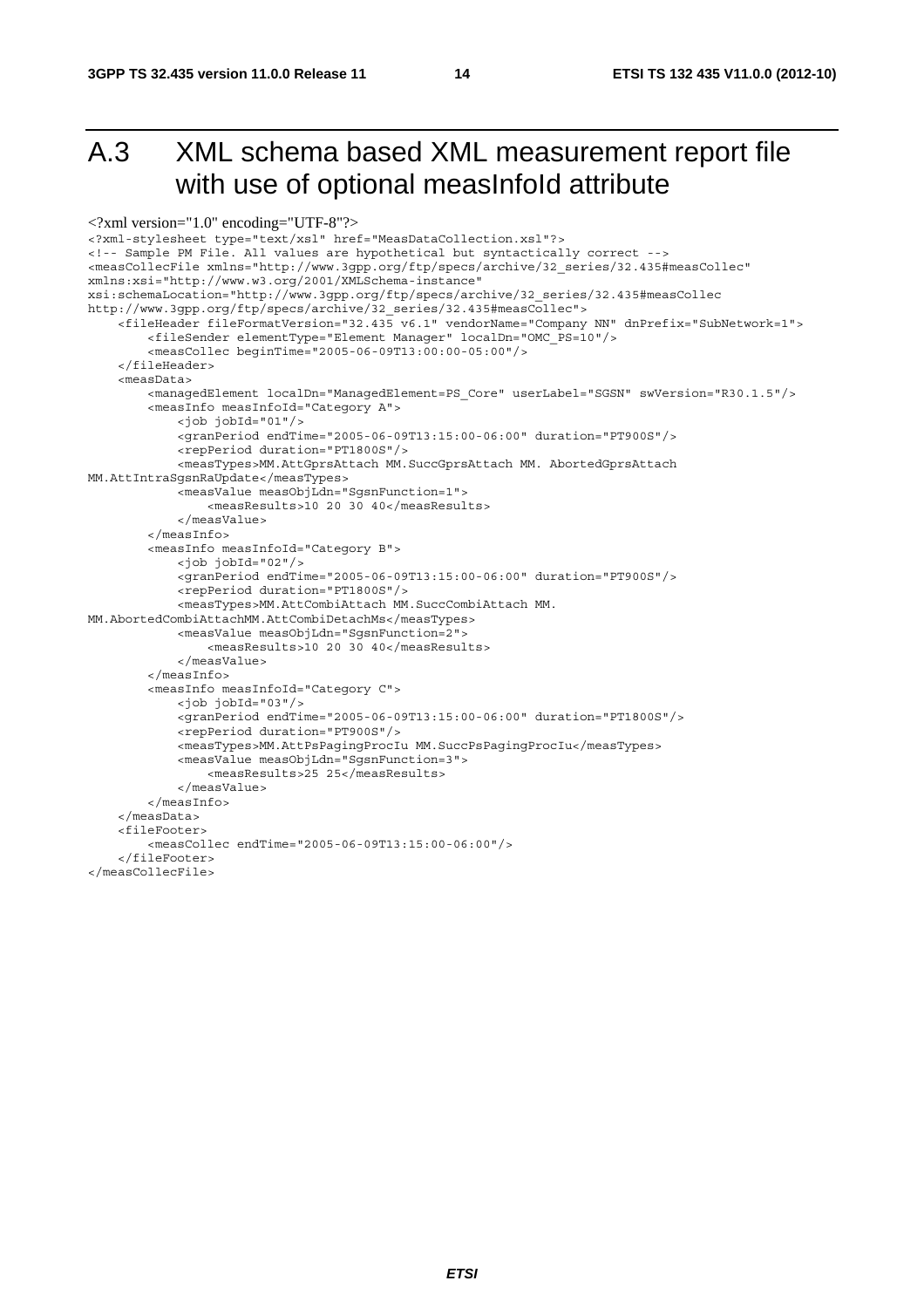Annex B (informative): Void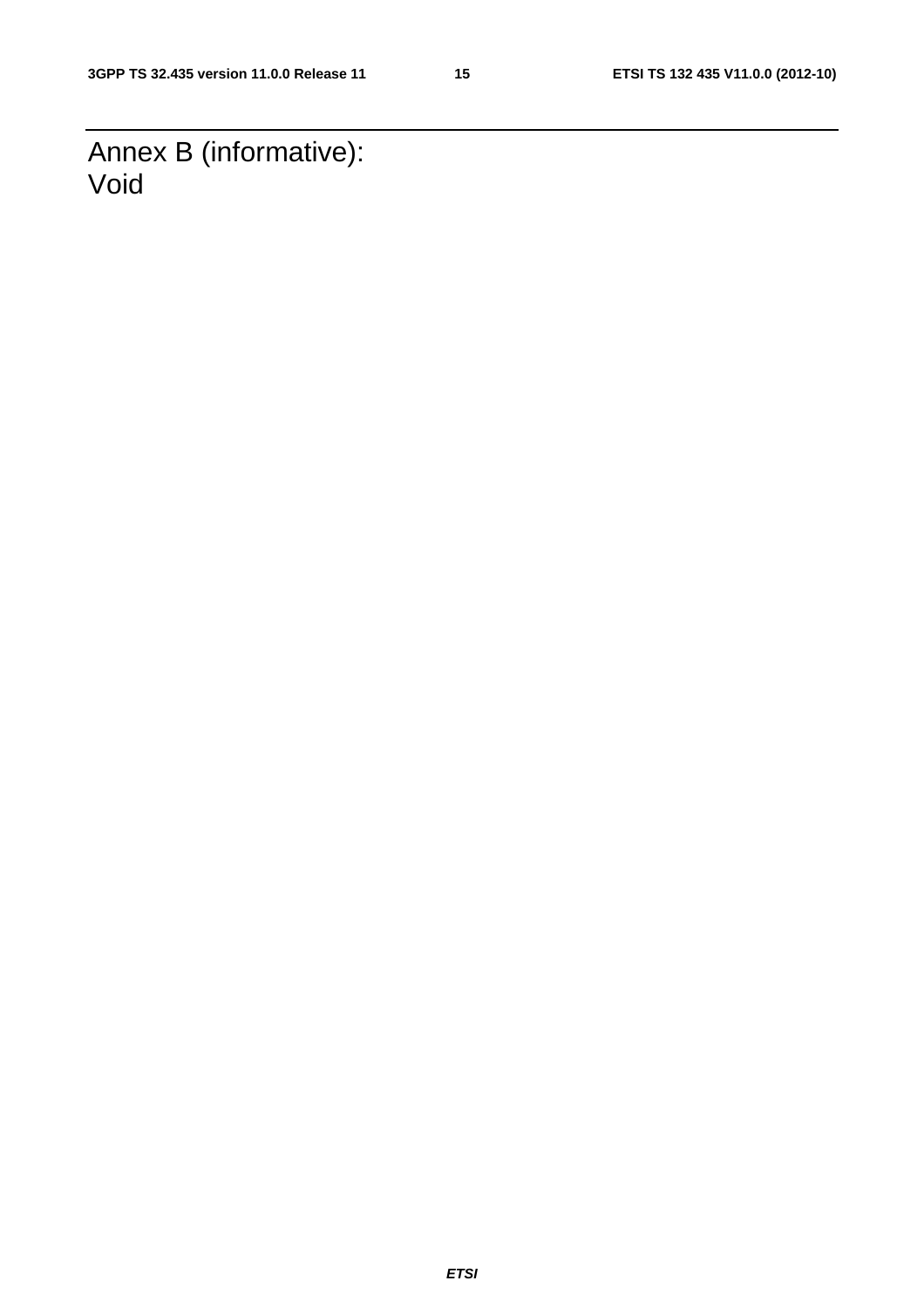### Annex C (informative): Change history

| <b>Change history</b> |               |               |            |    |                                                                                   |                                                           |       |               |
|-----------------------|---------------|---------------|------------|----|-----------------------------------------------------------------------------------|-----------------------------------------------------------|-------|---------------|
| <b>Date</b>           | TSG #   TSG   | Doc.          | <b>CR</b>  |    | <b>Rev Subject/Comment</b>                                                        | Cat                                                       | Old   | <b>New</b>    |
| Sep<br>2004           | $S_25$        | SP-<br>040579 | Ξ.         | ۵. | Draft created based on 32.401 V6.1.0 and submitted to SA#25 for<br>Information    | --                                                        | 1.0.0 |               |
| Dec<br>2004           | $S_2$         | SP-<br>040787 | --         |    | Submitted to SA#26 for Approval                                                   | --                                                        | 2.0.0 | 6.0.0         |
| Sep<br>2005           | SA 29 SP-     | 050585        | $0001$ --  |    | Enhance PM XML file format with measinfo                                          | C                                                         | 6.0.0 | 7.0.0         |
| Dec<br>2005           | SA_30 SP-     | 050707        | $0003$ $-$ |    | Inconsistent support for measurement values of type real between XML<br>and ASN.1 | A                                                         | 7.0.0 | 7.1.0         |
| Jun<br>2006           | SA 32 SP-     | 060251        | $0005$ $-$ |    | Correction of fileFormatVersion, namespace and link                               | A                                                         | 7.1.0 | 7.2.0         |
| Dec<br>2008           | $SA_42$ --    |               | н.         | н. | Upgrade to Release 8                                                              | --                                                        | 7.2.0 | 8.0.0         |
| Dec<br>2009           | SA_46 SP-     | 090719        | $0006$ $-$ |    | Discontinue from Rel-9 onwards the XML schema extraction and storage F            |                                                           | 8.0.0 | 9.0.0         |
| Mar<br>2011           |               |               |            |    | Update to Rel-10 version (MCC)                                                    |                                                           | 9.0.0 | 10.0.0        |
| Dec<br>2011           | SA_54 SP-     | 110706        | $0007$ --  |    | Correction of stage-2 TS reference                                                | F                                                         |       | 10.0.0 10.1.0 |
| March<br>2012         | $SA$ 55 $SP-$ | 120043        | $0010$ -   |    | Add missing elements and content in XML measurement report file                   | A                                                         |       | 10.1.0 10.2.0 |
| 2012-09               |               |               |            |    |                                                                                   | Update 10.2.0 11.0.0<br>to Rel-<br>11<br>version<br>(MCC) |       |               |